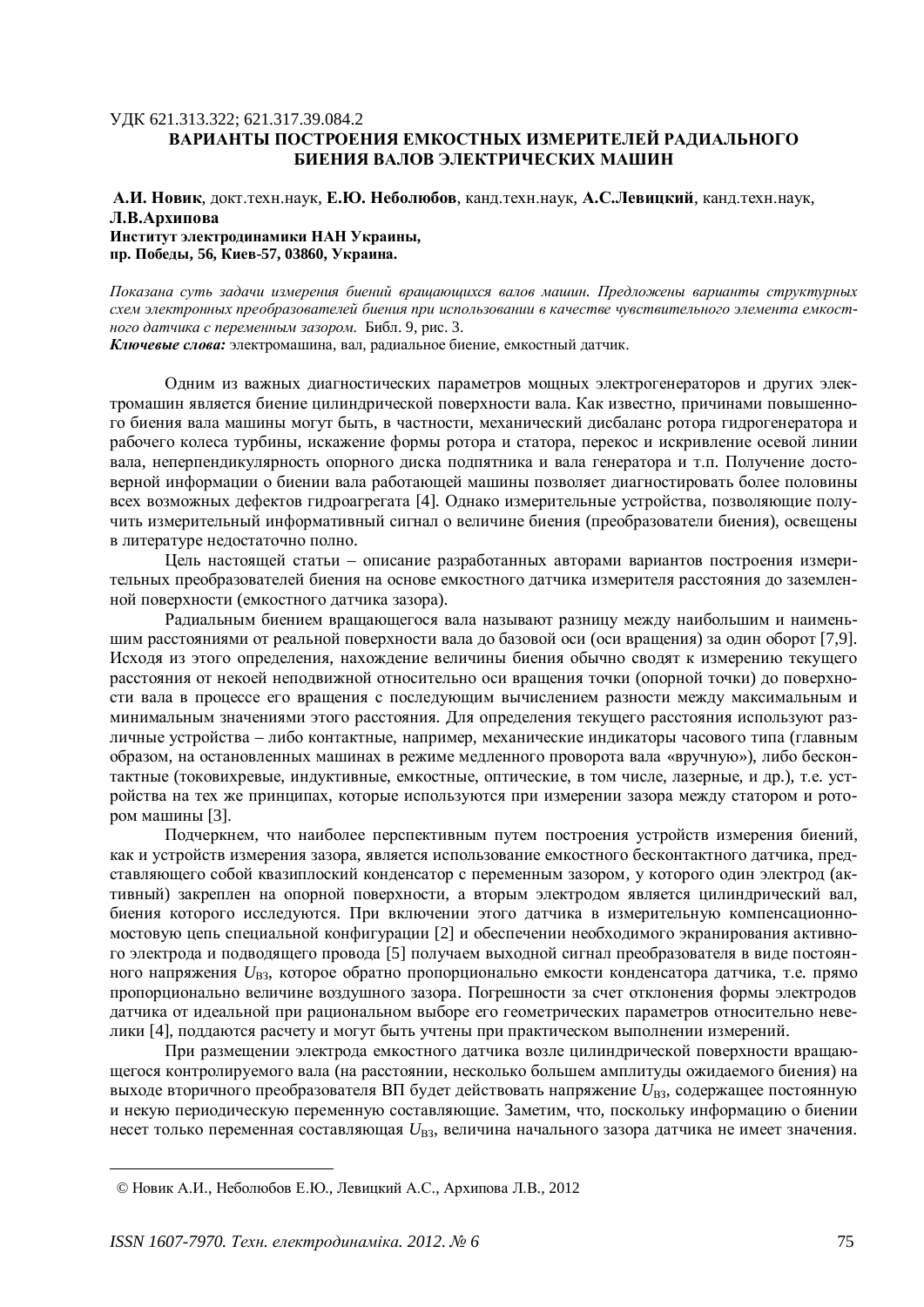Справедливо это лишь до тех пор, пока погрешность нелинейности, вызываемая краевым эффектом поля в конденсаторе, не превышает приемлемой величины. Детальное рассмотрение данного вопроса выходит за рамки настоящей статьи, однако принято считать, что приемлемая линейность характеристики датчика сохраняется до тех пор, пока величина зазора не превосходит поперечный размер активного электрода датчика и при этом активный электрод окружен компланарным с ним эквипотенциальным охранным электродом достаточной площади.

Для нахождения напряжения  $U_{\rm b}$ , пропорционального величине биения, необходимо найти ординаты двух точек с максимальным и минимальным за период (за один оборот вала) значениями  $U_{\text{B3}}$ и вычислить разность  $U_{\rm B}$  этих ординат

$$
U_{\rm B}=U_{\rm B3max}-U_{\rm B3min}\,,
$$

при этом величина постоянной составляющей напряжения  $U_{\text{B3}}$ не имеет значения.

Рассмотрим возможные варианты структур преобразователей биения вала. В качестве входного информативного сигнала будем использовать напряжение  $U_{\text{B3}}$ , получаемое с выхода вторичного преобразователя (ВП) емкостного измерителя зазора.



Простейший преобразователь биений может быть построен на основе известной схемы выпрямителя с удвоением напряжения. На рис. 1 в левой части схематично изображен вал, емкостный датчик расстояния до проводящей поверхности, расположенный вблизи поверхности вала и обозначенный как датчик зазора ЕДЗ, а также датчик метки вала ДМВ, генерирующий один импульс в течение каждого оборота вала. Датчик ЕДЗ соединен с ВП специальным экра-

нированным кабелем. На выходе ВП действует напряжение  $U_{\text{B3}}$ , отражающее в некотором масштабе величину зазора между валом и датчиком. Это напряжение подается на правую часть схемы – собственно выпрямитель с удвоением напряжения (конденсаторы C1, C2; диоды VD1, VD2), причем конденсатор C1 является еще и разделительным – отсекает постоянную составляющую сигнала  $U_{\text{B3}}$ . При идеальных характеристиках диодов (прямое сопротивление близко к нулю, обратное – к бесконечности) и отсутствии утечки конденсаторов C1, C2, а также большом входном сопротивлении буферного каскада – повторителя напряжения (ПН) на выходе схемы будет постоянное напряжение  $U_{\rm b}$ , пропорциональное величине биения.

К датчику метки вала (ДМВ) подключен формирователь импульсов сброса ФИС. Один раз в течение цикла измерения (от одного до нескольких оборотов вала) импульс сброса кратковременно замыкает ключи К1 и К2, напряжения на конденсаторах С1 и С2 обнуляются, после чего цикл повторяется.

Недостатком описанной структуры является необходимость подбора параметров элементов для каждого сравнительно узкого диапазона частот вращения вала, в противном случае возникают заметные погрешности. Так, на низких частотах вращения сказываются проводимости утечки конденсаторов и обратные сопротивления диодов. На повышенных оборотах сильнее влияет прямое сопротивление диодов, поскольку конденсаторы не успевают полностью зарядиться до амплитудного значения напряжения. Частично влияние этого фактора может быть уменьшено, если использовать предложенный в [6] метод ускоренного заряда емкости с помощью форсирующих усилителей. Суть метода заключается в том, что падение напряжения на прямом сопротивлении диода, через который заряжается конденсатор, подается на дифференциальный вход усилителя, с выхода которого многократно усиленный сигнал через другой диод подается на тот же конденсатор. Благодаря этому резко уменьшается постоянная времени заряда (приблизительно в k раз, где k – коэффициент усиления форсирующего усилителя). Однако устройство существенно усложняется.

Характеристики преобразователя могут быть улучшены без применения форсирующих усилителей, если вместо диодов VD1, VD2 использовать полупроводниковые ключи с малым сопротивлением в открытом состоянии. В этом случае необходимо устройство, формирующее короткие импульсы управления ключами в моменты прохождения сигналом максимумов и минимумов. Примеры построения таких устройств, называемых экстрематорами, известны [8]. Один из описанных экстрематоров основан на операционном усилителе с резко нелинейной обратной связью (ОС). В частности, в цепь ОС включаются встречно-последовательно два стабилитрона или один двуханодный стабилитрон. Если на вход такого усилителя подать изменяющийся во времени сигнал (напряжение) произ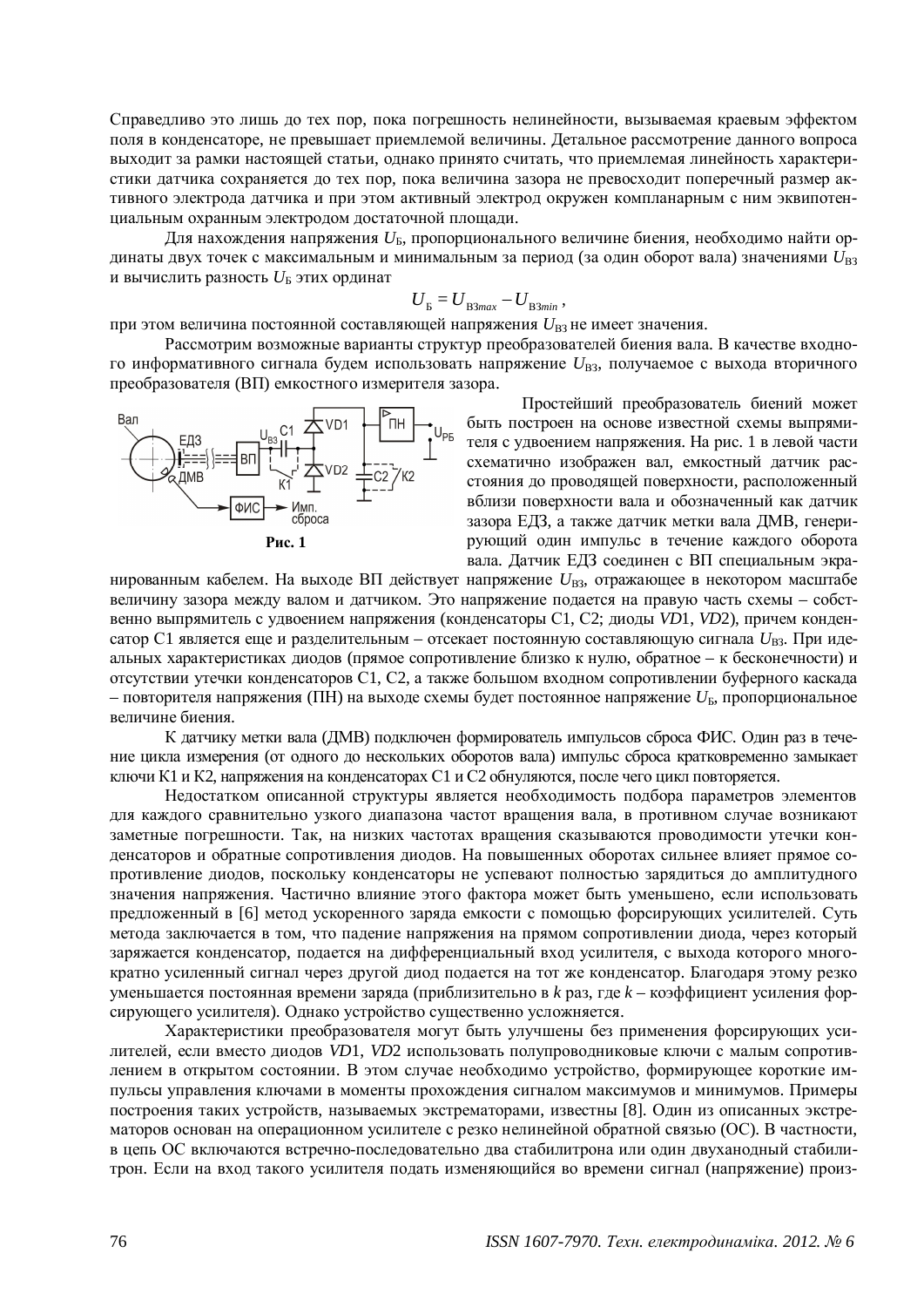вольной формы, то каждый раз при изменении знака первой производной на противоположный на выходе появляется резкий перепад (фронт) напряжения, положительный или отрицательный – в зависимости от того, максимум или минимум сигнала имеет место в данный момент времени. Из перепадов напряжения легко могут быть сформированы короткие импульсы соответствующей полярности.

Другой вариант построения преобразователя биений можно реализовать с применением устройств выборки-хранения (УВХ) и упомянутого выше экстрематора. Структура показана на рис. 2.

Здесь напряжение *U*<sup>B3</sup> подается одновременно на два устройства УВХ1 и УВХ2 и на вход экстрематора ЭКС. С помощью дифференцирующей цепочки (ДЦ) формируются короткие импульсы, которые затем используются для управления УВХ. На одно из устройств УВХ управляющий импульс подается после изменения полярности на противоположную с помощью инвертора ИНВ (предполагается, что входы управления УВХ чувствительны к импульсам только одной полярности). В результате на выходе одного из УВХ будет действовать максимальное значение напряжения  $U_{\rm B3}$ за весь период наблюдения, на выходе второго – мини-



мальное. Эти два напряжения через два буферных повторителя ПН подаются на аналоговое вычитающее устройство, например, как показано на рис. 4, на входы дифференциального измерительного усилителя ДИУ. На выходе ДИУ получается разность  $U_{B3max} - U_{B3min}$ , которая и отражает величину биения вала. Периодически, один раз в течение оборота вала, производится сброс обоих УВХ с помощью импульса, снимаемого с выхода формирователя импульса сброса ФИС, на вход которого подан импульс от датчика метки вала ДМВ. Для исключения потери или искажения информации в тех редких случаях, когда экстремум напряжения  $U_{\text{B3}}$  совпадает по времени с импульсом метки вала, можно предусмотреть подачу импульса сброса не на каждом обороте вала, а один раз за несколько оборотов, с учетом того, что величина биения в обычных условиях изменяется очень медленно.





Наиболее универсальная структура, пригодная для построения преобразователя биений практически для любой частоты вращения вала (от низкооборотных гидрогенераторов 50-100 об/мин до машин с частотой вращения в тысячи об/мин), может быть построена с использованием цифровой схемотехники. На рис. 3 показана структурная схема такого преобразователя. Напряжение *U*<sup>B3</sup> от вторичного преобразователя воздушного зазора поступает на вход аналого-цифрового преобра-

зователя АЦП, который кодирует выборки сигнала  $U_{\mathrm{B3}}$ с заданной периодичностью. Из накопленного в буфере АЦП за время одного оборота вала массива отсчетов с помощью несложного программного обеспечения определяются максимальное и минимальное значения (блок Max-Min), затем с помощью вычитающего блока ВБ вычисляется их разность, и результат подается на цифровое отсчетное устройство ЦОУ и, при необходимости, на другие регистрирующие устройства. (При практическом выполнении преобразователя в соответствии с рис. 3 все входящие в него функциональные блоки, кроме отсчетного устройства, могут быть реализованы внутри одного микроконтроллера.)

Отдельного обсуждения требует вопрос о выборе частоты дискретизации по времени исследуемого сигнала, т.е. частоты тактовых импульсов АЦП. От этого параметра будет зависеть погрешность определения U<sub>Б</sub>. Учитывая, что вблизи вершины синусоиды функция изменяется очень медленно, можно заключить, что слишком высокая частота дискретизации здесь не нужна. Элементарный расчет показывает: если тактовые импульсы будут поступать с периодом, равным, например, 1/360 времени оборота, т.е. через каждый градус поворота вала, то максимальная относительная погрешность от дискретности определения максимума или минимума составит  $0.5 \big( 1 - \sin 89^\circ \big)$   $\approx$   $7.6 \cdot 10^{-5}$  или

менее 0,01%; при дискретности в 1/100 (через каждые 3,6°) – около 0,1%. Поэтому на практике вполне достаточно, чтобы за время одного оборота вала было сделано 100–300 выборок сигнала  $U_{\text{B3}}$ . Однако это число выборок на один оборот должно быть постоянным при любой скорости вращения. Для привязки частоты тактовых импульсов к частоте вращения вала в структуре рис. 3 предусмотрен формирователь тактовых импульсов ФТИ, который, по сути, является умножителем частоты импуль